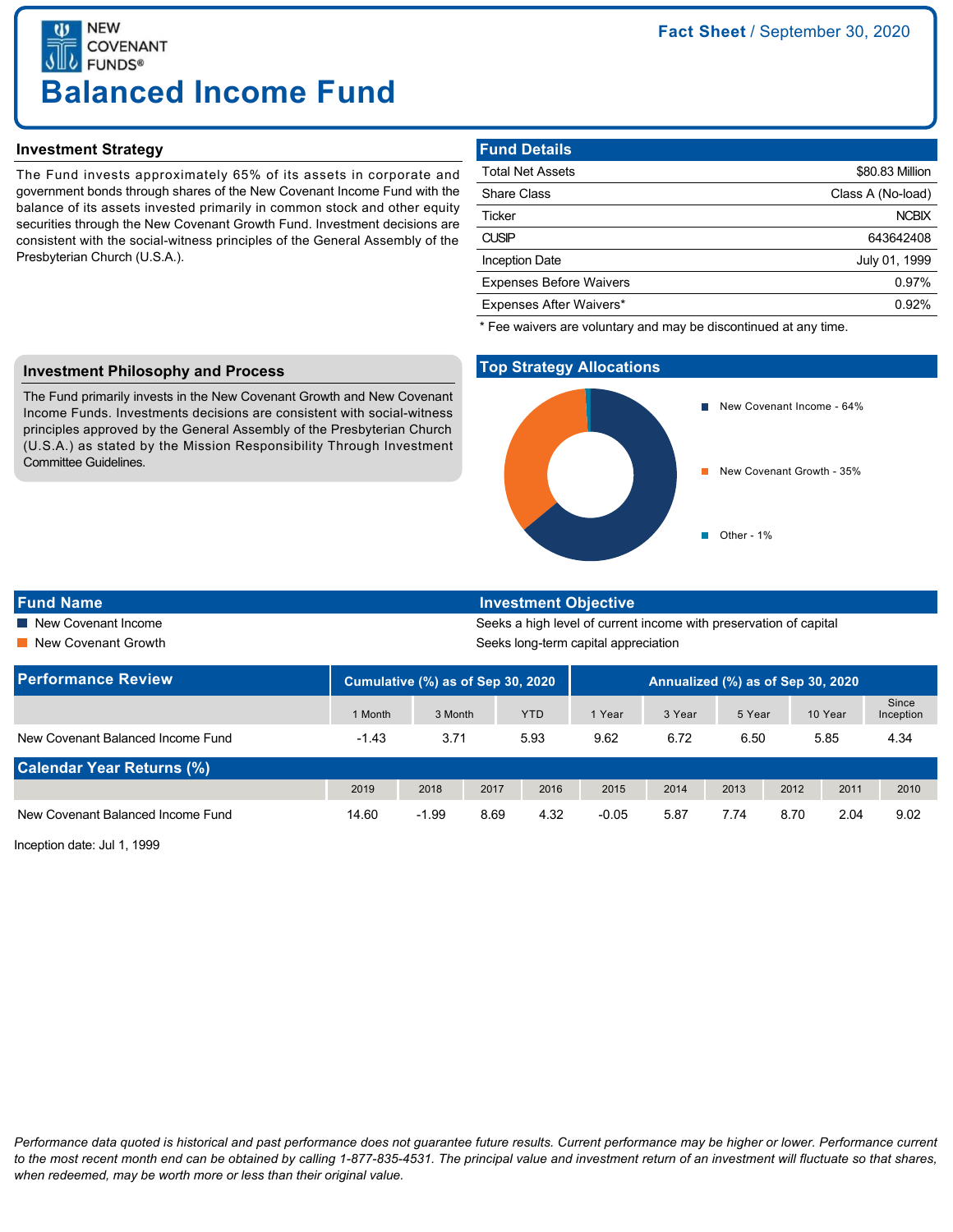# New Covenant Balanced Income Fund **Fact Sheet** / September 30, 2020

# **Representative Index Performance**



**MTD** YTD A B -6.0% -3.0% 0.0% 3.0% 6.0%

The Fund's asset allocation weights are intended to illustrate the Fund's exposure to certain asset classes. The Fund is actively managed and the asset classes used, and the Fund's allocations between asset classes, will be determined based on the Adviser's views of fundamental, technical or valuation measures.

A Bloomberg Barclays Intermediate US Aggregate Bond Index (USD) B Russell 3000 Index (USD)

# **Strategy Breakdown: Top Underlying Fund Allocations and Top 5 Sub-Advisors**

The Funds use New Covenant Funds to meet their target asset class allocations. Each underlying Fund is composed of a global network of specialized managers that invest in distinct sectors of the markets. The use of specialist managers reflects our view on the value of diversification across and within asset classes.

| New Covenant Income Fund     | <b>Start Date</b> | <b>New Covenant Growth Fund</b> | <b>Start Date</b> |
|------------------------------|-------------------|---------------------------------|-------------------|
| Western Asset Management     | 2012              | Parametric Portfolio Associates | 2012              |
| Income Research & Management | 2016              |                                 |                   |

The money managers listed are subject to the Fund's board approval. Subject to the approval of the Funds' Board of Trustees, SEI has the right to hire or terminate a money manager within a New Covenant fund at any time and without shareholder vote.

# **Underlying Fund Performance - New Covenant Funds**

| .                                                                                                    |         |                                   |         |            |                                   |        |        |         |                    |  |
|------------------------------------------------------------------------------------------------------|---------|-----------------------------------|---------|------------|-----------------------------------|--------|--------|---------|--------------------|--|
|                                                                                                      |         | Cumulative (%) as of Sep 30, 2020 |         |            | Annualized (%) as of Sep 30, 2020 |        |        |         |                    |  |
|                                                                                                      |         | 1 Month                           | 3 Month | <b>YTD</b> | 1 Year                            | 3 Year | 5 Year | 10 Year | Since<br>Inception |  |
| New Covenant Income<br>Fund fees before waivers 0.95%, after waivers 0.80%<br>Inception Date: 7/1/99 | Class A | $-0.09$                           | 0.95    | 4.98       | 5.47                              | 3.97   | 3.25   | 2.81    | 3.64               |  |
| New Covenant Growth<br>Fund fees before waivers 0.97%, after waivers 0.72%<br>Inception Date: 7/1/99 | Class A | $-3.77$                           | 8.91    | 5.51       | 15.32                             | 11.16  | 12.34  | 11.38   | 5.23               |  |

Unless otherwise noted, fee waivers are voluntary and may be discontinued at any time.

*Performance data quoted is historical and past performance does not guarantee future results. Current performance may be higher or lower. Performance current to the most recent month end can be obtained by calling 1-877-835-4531. The principal value and investment return of an investment will fluctuate so that shares, when redeemed, may be worth more or less than their original value.*

(Source: Lipper, FactSet)